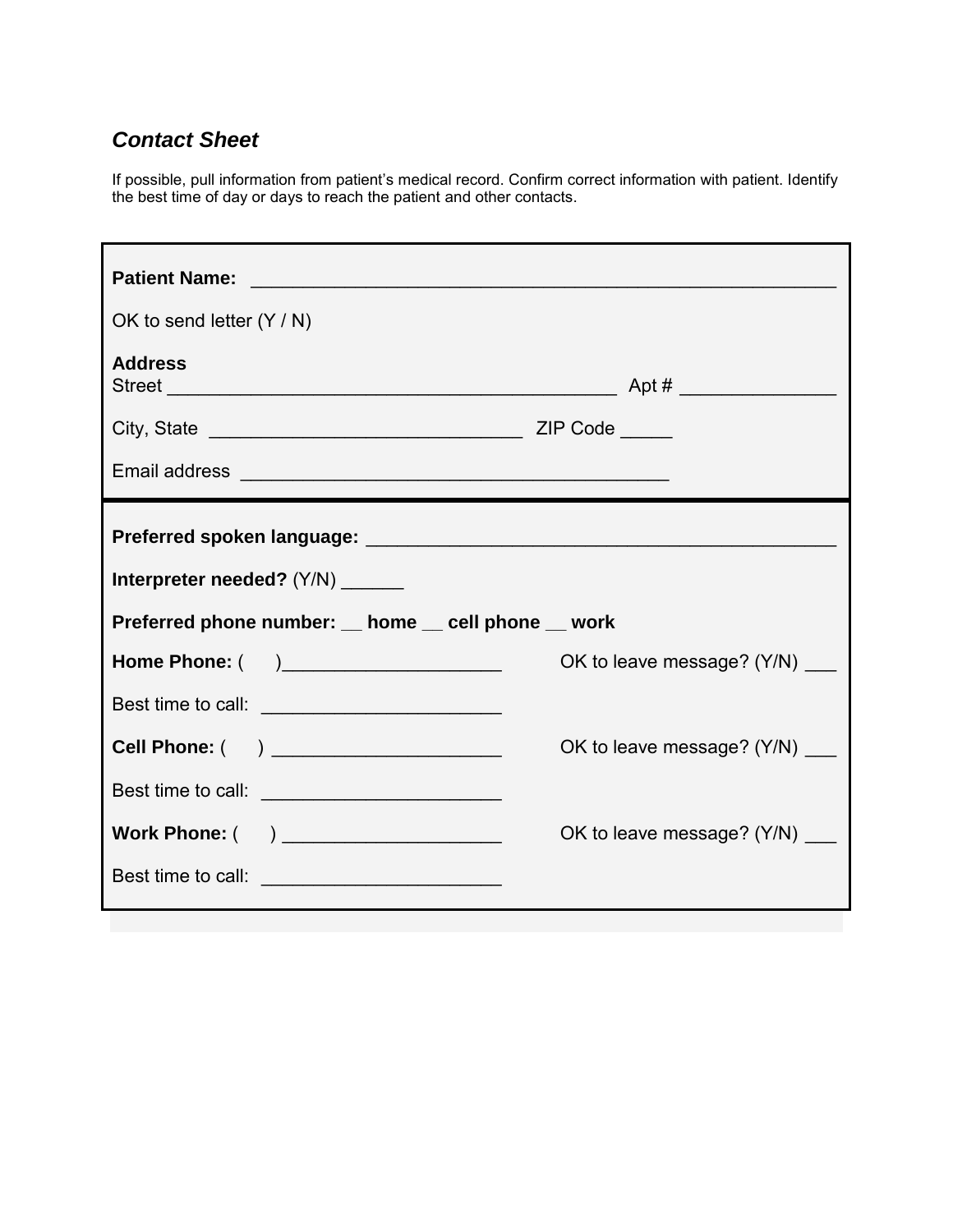| <b>Contacts</b>                                                                                                |                                |  |
|----------------------------------------------------------------------------------------------------------------|--------------------------------|--|
|                                                                                                                |                                |  |
| Caregiver? (Y/N) __<br>Proxy? $(Y/N)$ __<br>Designated to receive followup phone call? (Y/N) __                |                                |  |
| Preferred spoken language: Manual Manual Manual Manual Manual Manual Manual Manual Manual Manual Manual Manual |                                |  |
| Interpreter needed? (Y/N) ______                                                                               |                                |  |
| Preferred phone number: home cell phone work                                                                   |                                |  |
|                                                                                                                | OK to leave message? (Y/N) ___ |  |
| Best time to call: ___________________________                                                                 |                                |  |
|                                                                                                                | OK to leave message? (Y/N)     |  |
| Best time to call: __________________________                                                                  |                                |  |
| Work Phone: ( ) _______________________                                                                        | OK to leave message? (Y/N) ___ |  |
|                                                                                                                |                                |  |